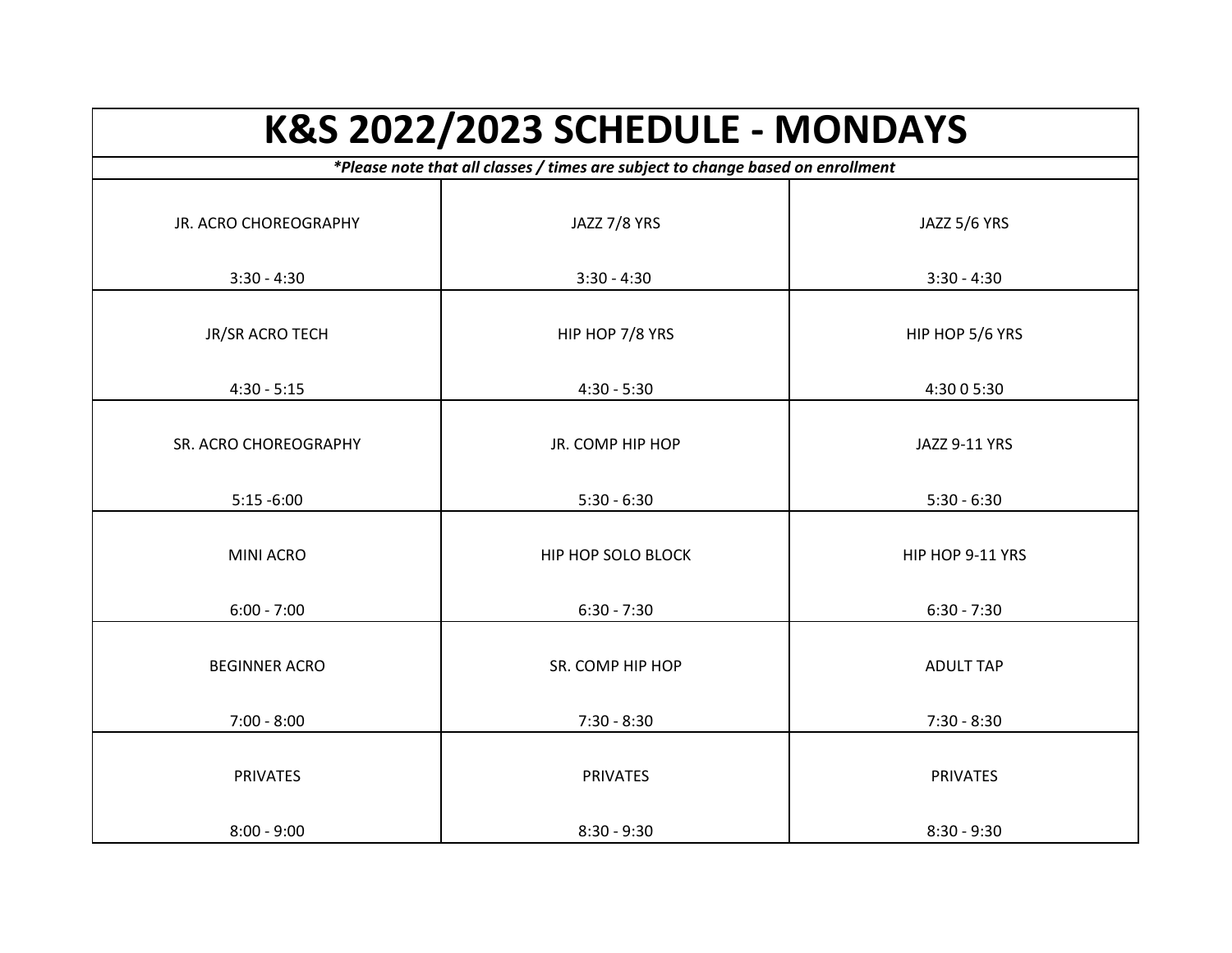| K&S 2022/2023 SCHEDULE - TUESDAYS<br>*Please note that all classes / times are subject to change based on enrollment |                             |                                    |
|----------------------------------------------------------------------------------------------------------------------|-----------------------------|------------------------------------|
|                                                                                                                      |                             |                                    |
| $3:30 - 4:30$                                                                                                        | $3:30 - 4:30$               | $3:30 - 4:45$                      |
| INT. JAZZ TECH                                                                                                       | JR. BALLET                  | MINI HIP HOP                       |
| $4:30 - 5:30$                                                                                                        | $4:30 - 5:30$               | $4:45 - 5:30$                      |
| JR. COMP LYRICAL                                                                                                     | INT. BALLET                 | MINI COMP LYRICAL                  |
| $5:30 - 6:30$                                                                                                        | $5:30 - 6:30$               | $5:30 - 6:30$                      |
| <b>JR. CONTEMPORARY TECH</b><br>$6:30 - 7:30$                                                                        | SR. BALLET<br>$6:30 - 8:00$ | INT. COMP LYRICAL<br>$6:30 - 7:30$ |
| <b>PRIVATES</b>                                                                                                      | <b>PRIVATES</b>             | 12 & UP JAZZ/HIP HOP               |
| $7:30 - 8:30$                                                                                                        | $7:30 - 8:30$               | $7:30 - 8:15$                      |
| <b>PRIVATES</b>                                                                                                      | <b>PRIVATES</b>             | 12 & UP LYRICAL/CONTEMPORARY       |
| $8:30 - 9:30$                                                                                                        | $8:30 - 9:30$               | $8:15 - 900$                       |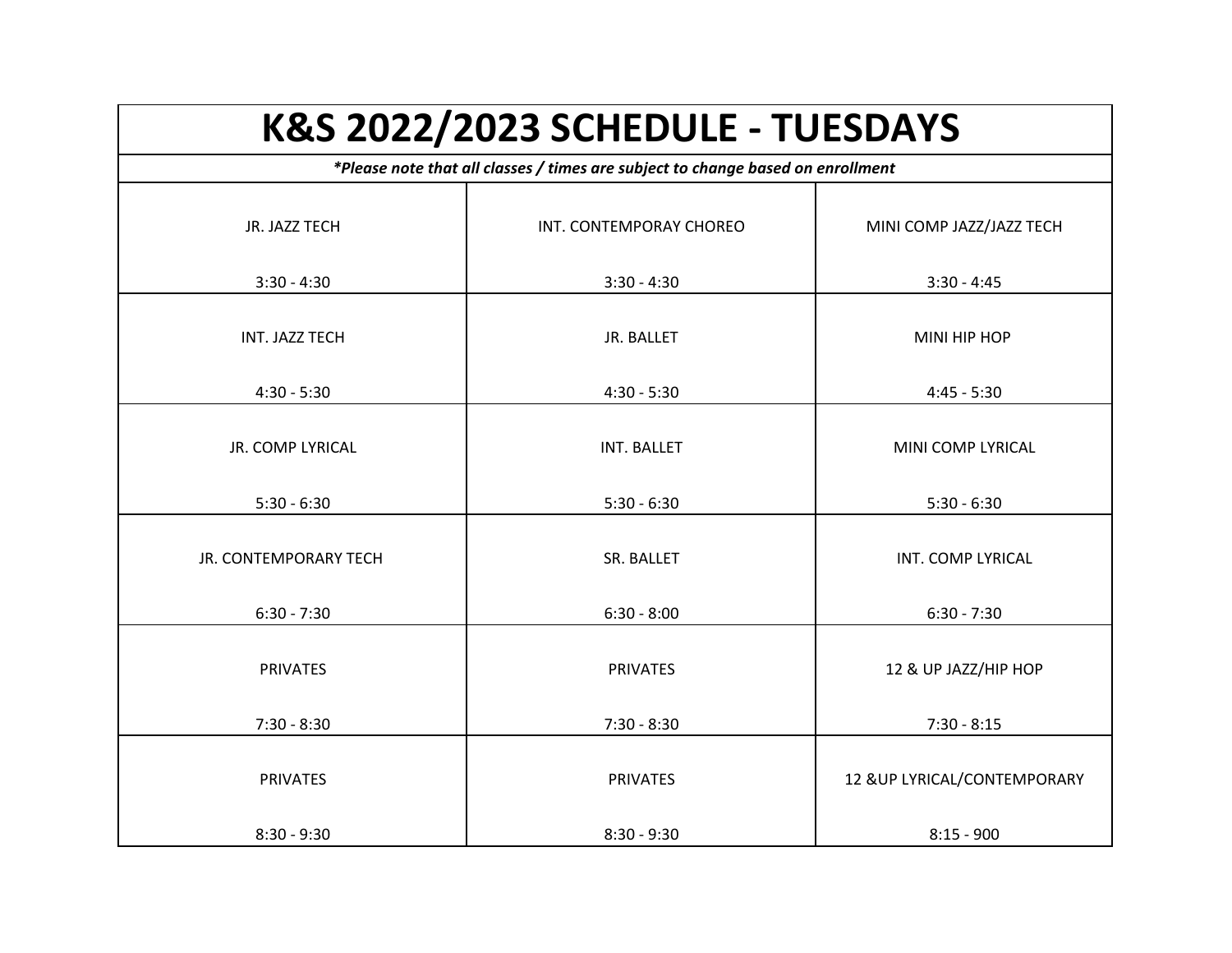| K&S 2022/2023 SCHEDULE - WEDNESDAYS<br>*Please note that all classes / times are subject to change based on enrollment |                         |                 |
|------------------------------------------------------------------------------------------------------------------------|-------------------------|-----------------|
|                                                                                                                        |                         |                 |
| $3:30 - 4:30$                                                                                                          | $3:30 - 4:30$           | $3:30 - 4:30$   |
| SR. MUSICAL THEATRE                                                                                                    | JR. CONTEMPORARY CHOREO | INT. BALLET     |
| $4:30 - 5:15$                                                                                                          | $4:30 - 5:30$           | $4:30 - 5:30$   |
| SR. BALLET                                                                                                             | INT. CONTEMPORARY TECH  | JR. TAP         |
| $5:30 - 6:30$                                                                                                          | $5:30 - 6:30$           | $5:30 - 6:30$   |
| SR. CONTEMPORARY CHOREO                                                                                                | INT. MUSICAL THEATRE    | JR. BALLET      |
| $6:30 - 7:30$                                                                                                          | $6:30 - 7:30$           | $6:30 - 7:30$   |
| ADV. JAZZ                                                                                                              | <b>POINTE PREP</b>      | <b>PRIVATES</b> |
| $7:30 - 8:30$                                                                                                          | $7:30 - 8:30$           | $7:30 - 8:30$   |
| <b>PRIVATES</b>                                                                                                        | <b>PRIVATES</b>         | <b>PRIVATES</b> |
| $8:30 - 9:30$                                                                                                          | $8:30 - 9:30$           | $8:30 - 9:30$   |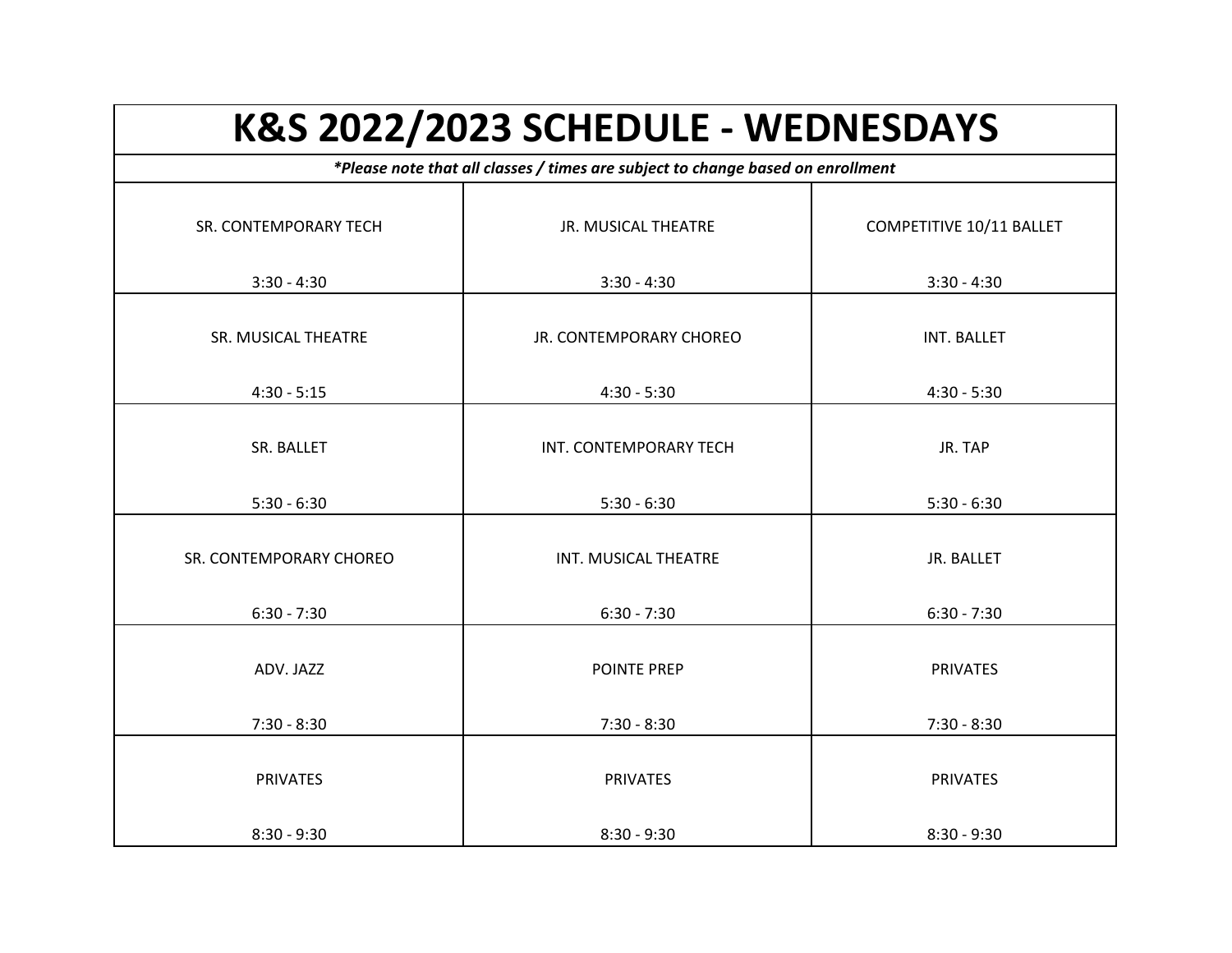| K&S 2022/2023 SCHEDULE - THURSDAYS<br>*Please note that all classes / times are subject to change based on enrollment |                                |                                   |
|-----------------------------------------------------------------------------------------------------------------------|--------------------------------|-----------------------------------|
|                                                                                                                       |                                |                                   |
| $3:30 - 4:30$                                                                                                         | $3:30 - 4:30$                  | $3:30 - 4:30$                     |
| INT. COMP JAZZ                                                                                                        | MINI MUSICAL THEATRE (7-9 YRS) | <b>ADV TAP</b>                    |
| $4:30 - 5:30$                                                                                                         | $4:30 - 5:30$                  | $4:30 - 5:30$                     |
| SR. COMP JAZZ TECH                                                                                                    | COMPETITIVE 10/11 LYRICAL      | <b>TAP 7/8 YRS</b>                |
| $5:30 - 6:30$                                                                                                         | $5:30 - 6:30$                  | $5:30 - 6:30$                     |
| SR. JAZZ CHOREO                                                                                                       | COMPETITIVE 10/11 TAP          | <b>PRIVATES</b>                   |
| $6:30 - 7:30$                                                                                                         | $6:30 - 7:30$                  | $6:30 - 7:30$                     |
| <b>STUDIO RENTAL</b>                                                                                                  | ADV. CONTEMPORARY              | COMPETITIVE 10/11 MUSICAL THEATRE |
| $7:30 - 8:30$                                                                                                         | $7:30 - 8:30$                  | $7:30 - 8:30$                     |
| <b>STUDIO RENTAL</b>                                                                                                  | <b>PRIVATES</b>                | <b>PRIVATES</b>                   |
| $8:30 - 9:30$                                                                                                         | $8:30 - 9:30$                  | $8:30 - 9:30$                     |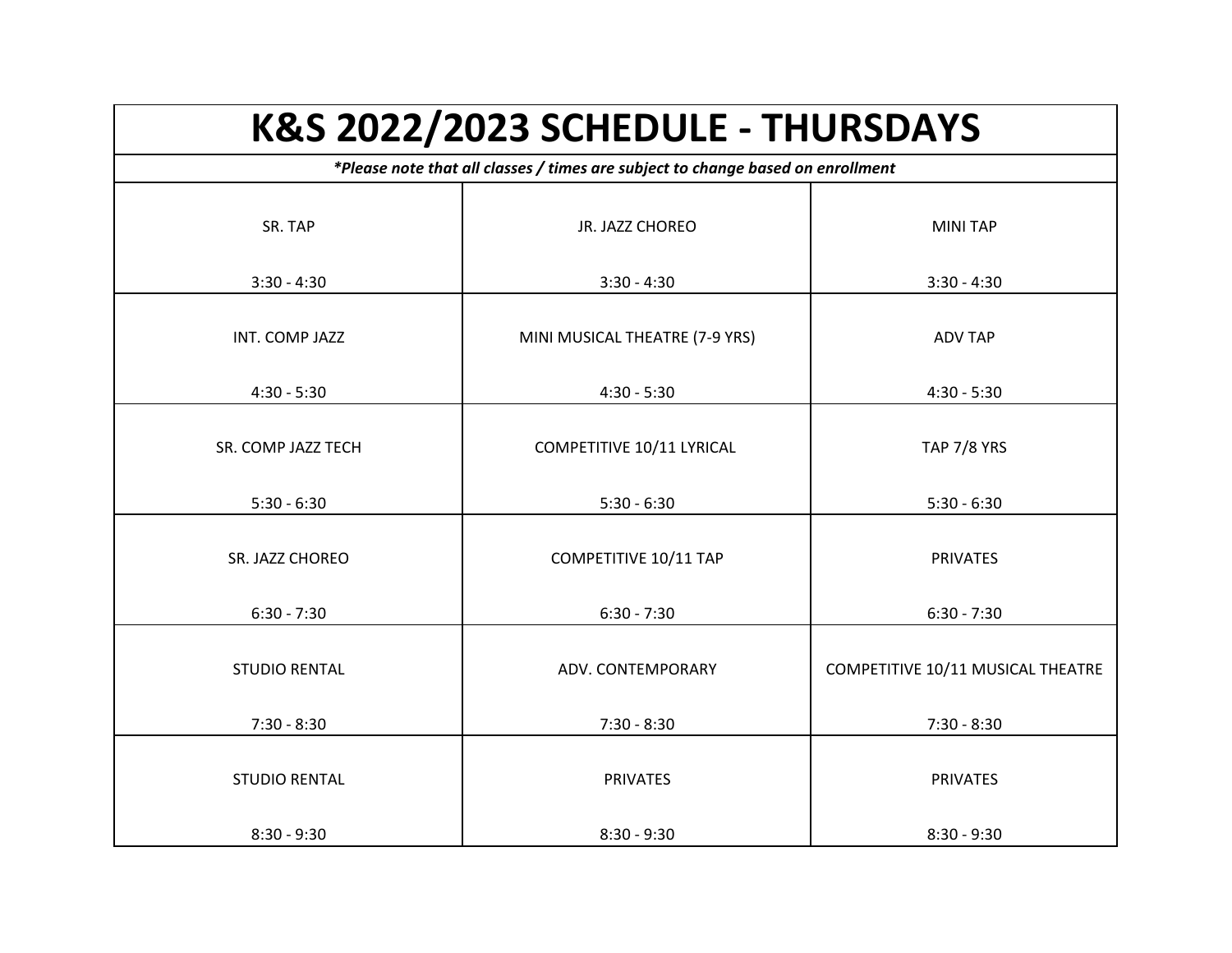| <b>K&amp;S 2022/2023 SCHEDULE - FRIDAYS</b><br>*Please note that all classes / times are subject to change based on enrollment |                               |                 |
|--------------------------------------------------------------------------------------------------------------------------------|-------------------------------|-----------------|
|                                                                                                                                |                               |                 |
| $3:30 - 4:30$                                                                                                                  | $4:00 - 4:30$                 | $3:30 - 4:30$   |
| INT. BALLET                                                                                                                    | COMPETITIVE 10/11 JAZZ CHOREO | HIP HOP 4/5 YRS |
| $4:30 - 5:30$                                                                                                                  | $4:30 - 5:30$                 | $4:30 - 5:15$   |
| <b>MINI BALLET</b>                                                                                                             | COMPETITIVE 10/11 HIP HOP     | BALLET 4/5 YRS  |
| $5:30 - 6:30$                                                                                                                  | $5:30 - 6:30$                 | $5:15 - 6:00$   |
| COMPETITIVE 10/11 BALLET                                                                                                       | <b>PRIVATES</b>               | <b>PRIVATES</b> |
| $6:30 - 7:30$                                                                                                                  | $6:30 - 7:30$                 | $6:00 - 7:00$   |
| <b>PRIVATES</b>                                                                                                                | <b>PRIVATES</b>               | <b>PRIVATES</b> |
| $7:30 - 8:30$                                                                                                                  | $7:30 - 8:30$                 | $7:00 - 8:00$   |
| <b>PRIVATES</b>                                                                                                                | <b>PRIVATES</b>               | <b>PRIVATES</b> |
| $8:30 - 9:30$                                                                                                                  | $8:30 - 9:30$                 | $8:00 - 9:00$   |